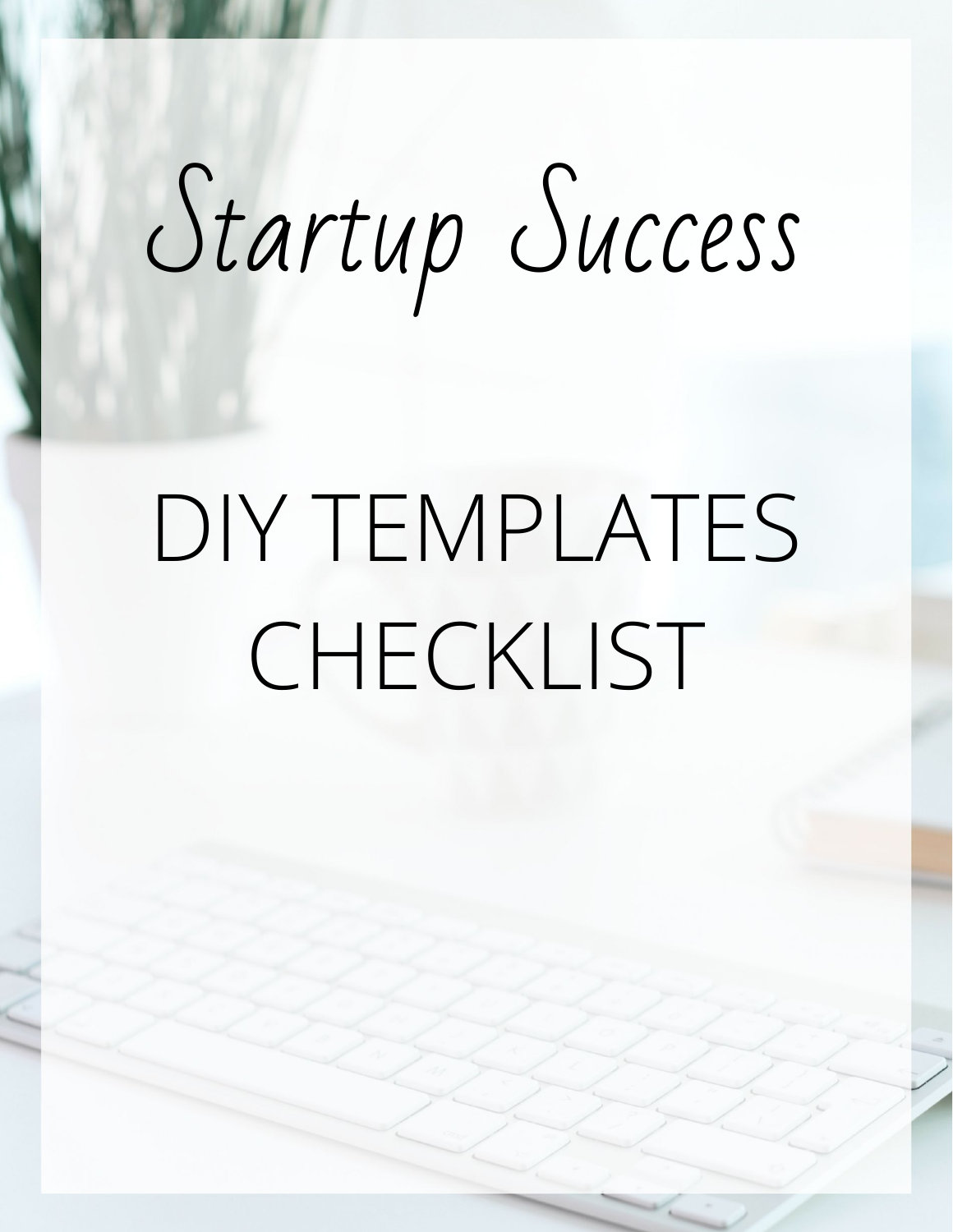Startup Success

MODULE 6 // Organize, Automate, and Outsource

## The DIY Templates Checklist

What types of emails do you respond to on a regular basis? To help give you some ideas, here are examples of a few email response templates I've created for my own business:

- *● "Thank you for your application" email*
- *● "Not currently accepting new coaching clients" email*
- *● "Podcast guest pitch"*
- *● "Free consultation follow-up" email*
- *● "Coaching package proposal"*
- *● "Marketing strategy services proposal"*
- *● "Sponsorship request response" email*
- *● "Thank you for your great feedback" email*
- *● "Here's how to apply for coaching services" email*

Now it's your turn! What emails do you respond to on a regular basis?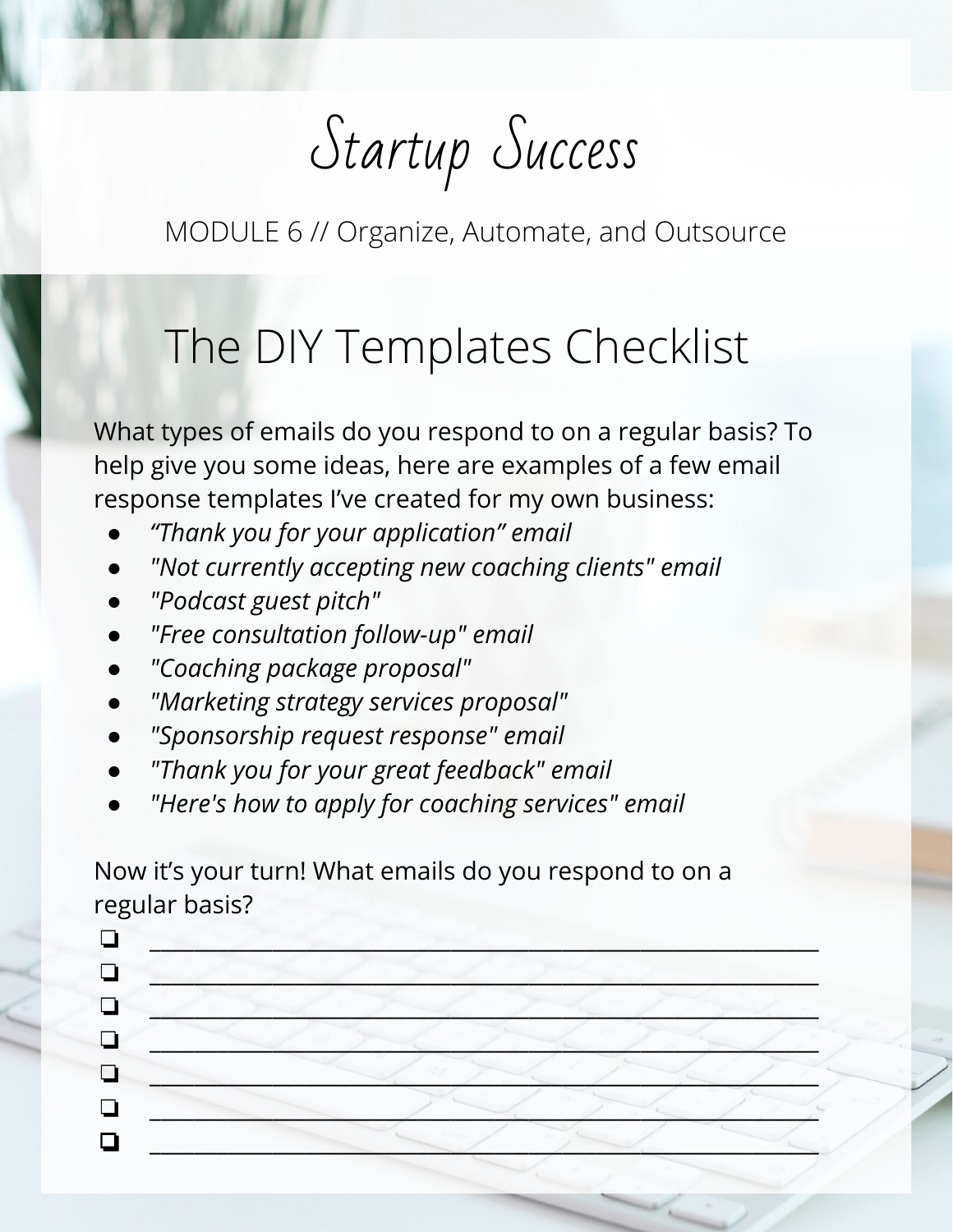Startup Success

MODULE 6 // Organize, Automate, and Outsource

| $\Box$ |  |
|--------|--|
| ❏      |  |
| $\Box$ |  |
| $\Box$ |  |
| ❏      |  |
| $\Box$ |  |
| $\Box$ |  |
| ❏      |  |
| $\Box$ |  |
| ❏      |  |
| $\Box$ |  |
| $\Box$ |  |
| ❏      |  |
| П      |  |

Looking over the list that you've creating, determine which of these emails could be responded to with a pre-written template. Remember to be creative and think outside the box! Highlight those emails that you could respond to with templates.